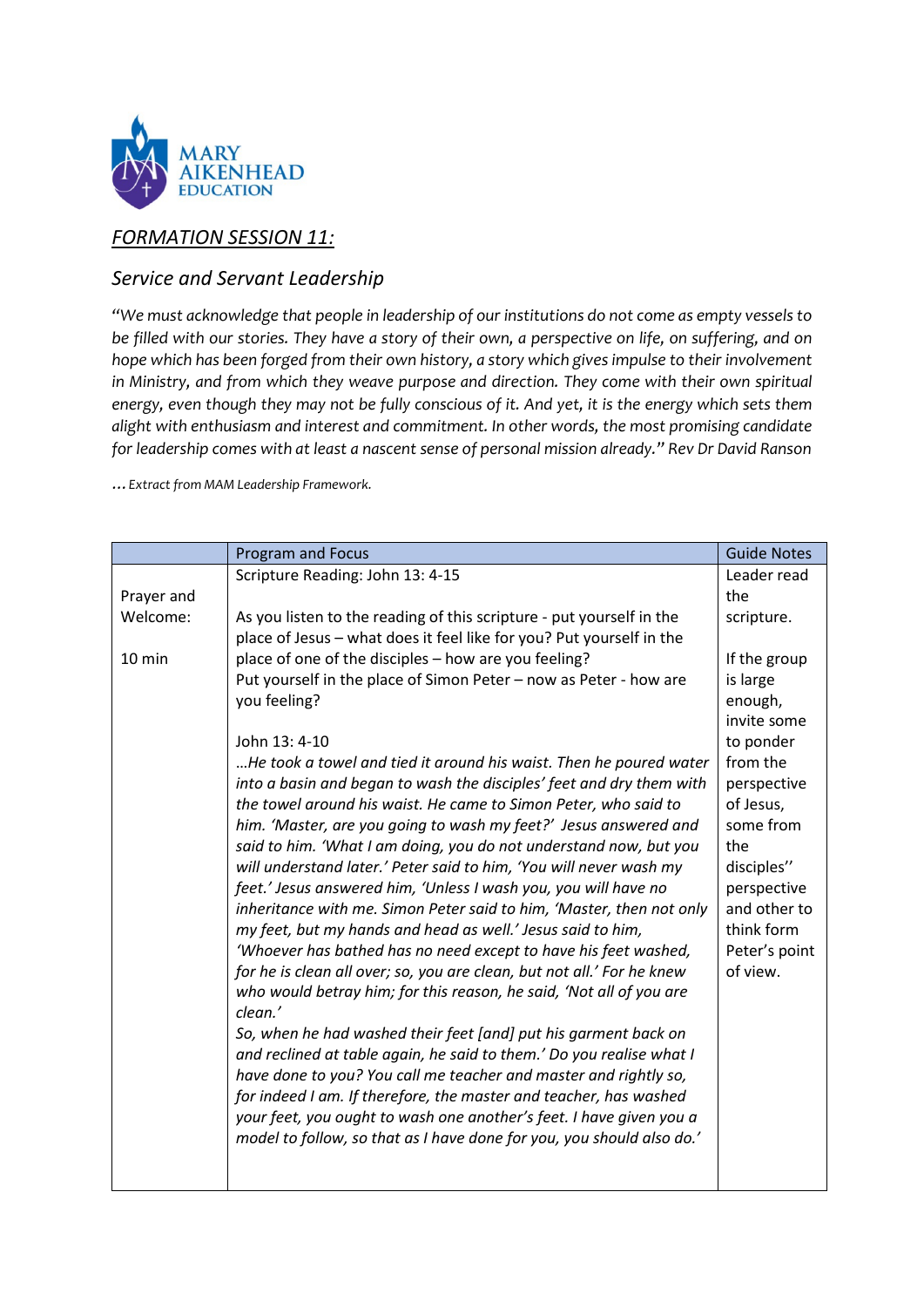| Setting the<br>Scene<br>5 min  | Leader - through conversation we will explore understandings of<br>Servant Leadership and how this informs leadership in our context                                                                               |                                             |
|--------------------------------|--------------------------------------------------------------------------------------------------------------------------------------------------------------------------------------------------------------------|---------------------------------------------|
|                                |                                                                                                                                                                                                                    |                                             |
| 3 min                          | View: What is Servant Leadership? YouTube - October 14, 2016.<br>Link provided. https://www.youtube.com/watch?v=aKk0AaaFqtU                                                                                        | This is a brief<br>animated<br>introduction |
|                                | Suggest people list the key points for themselves.                                                                                                                                                                 | to Servant<br>Leadership                    |
|                                |                                                                                                                                                                                                                    |                                             |
| 10 min                         | Resource 1<br>Invite all participants to read and reflect on the hand-out as<br>provided.<br>How does each extract speak to you about leadership?                                                                  |                                             |
| 15 min                         | Group Sharing and reflections related to the readings.                                                                                                                                                             |                                             |
|                                | At the end of the sharing $-$<br>What is the key 'takeaways' about Servant Leadership?                                                                                                                             |                                             |
|                                |                                                                                                                                                                                                                    |                                             |
| Concluding<br>comment<br>5 min | Leader:<br>Invite participants to sit quietly for a couple of minutes: Ponder<br>their experiences of Service and Servant Leadership and how<br>collectively this contributes to your college mission and culture. |                                             |
|                                |                                                                                                                                                                                                                    |                                             |

| Reference Material:             |  |  |
|---------------------------------|--|--|
| <b>Bible</b>                    |  |  |
| Servant Leadership YouTube link |  |  |
| Servant Leadership hand-out.    |  |  |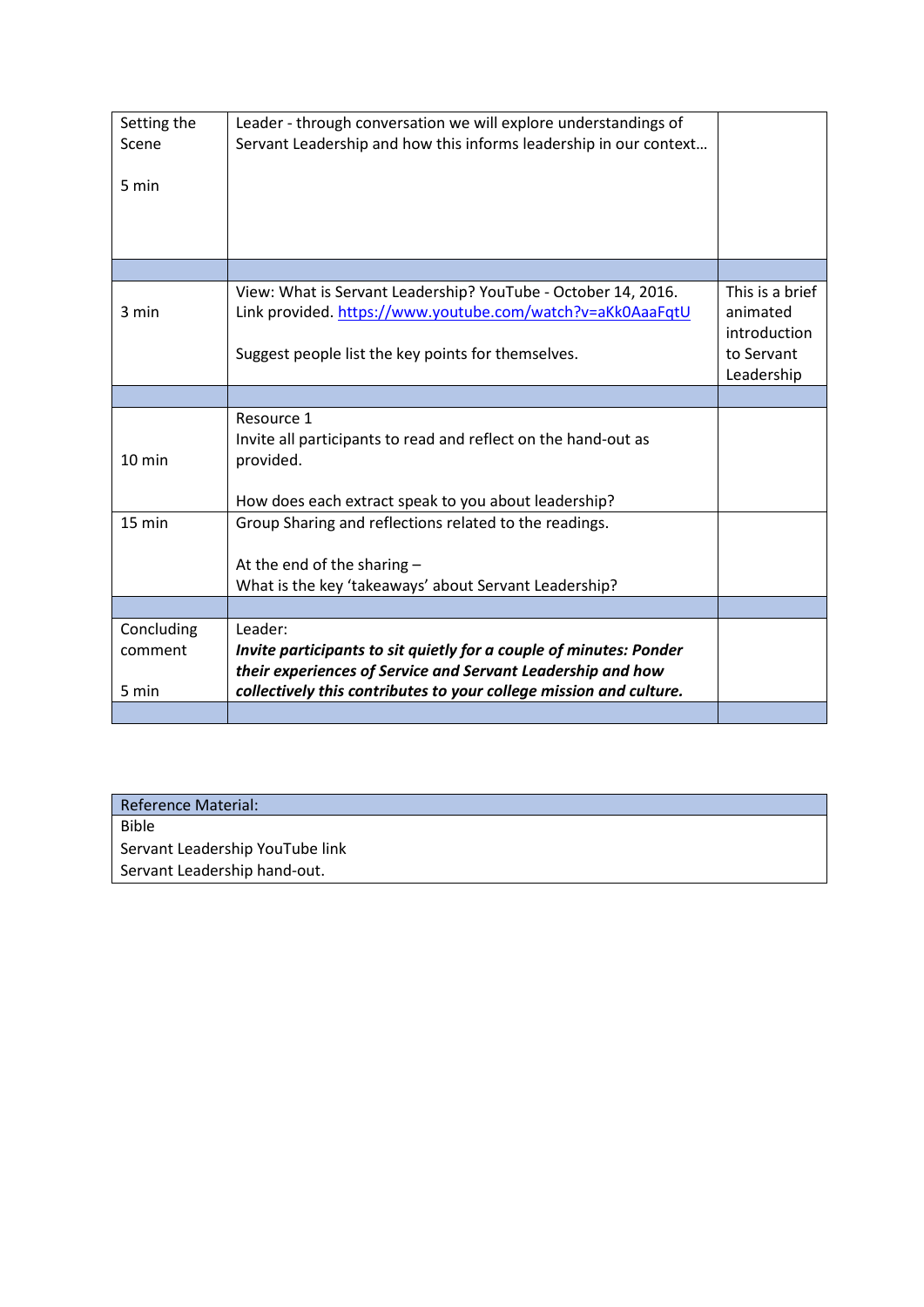## **RESOURCE 1**

## *SERVANT LEADERSHIP - How do we understand this in our Mary Aikenhead Ministries context today?*

While servant leadership is a timeless concept, the phrase "servant leadership" was coined by Robert K. Greenleaf in The Servant as Leader, an essay that he first published in 1970. In that essay, Greenleaf said: "The servant-leader is servant first… It begins with the natural feeling that one wants to serve, to serve first. Then conscious choice brings one to aspire to lead. That person is sharply different from one who is leader first, perhaps because of the need to assuage an unusual power drive or to acquire material possessions… The leader-first and the servant-first are two extreme types. Between them there are shadings and blends that are part of the infinite variety of human nature.

"The difference manifests itself in the care taken by the servant-first to make sure that other people's highest priority needs are being served. The best test, and difficult to administer, is: Do those served grow as persons? Do they, while being served, become healthier, wiser, freer, more autonomous, more likely themselves to become servants? And what is the effect on the least privileged in society? Will they benefit or at least not be further deprived? "

A servant-leader focuses primarily on the growth and well-being of people and the communities to which they belong. While traditional leadership generally involves the accumulation and exercise of power by one at the "top of the pyramid," servant leadership is different. The servant-leader shares power puts the needs of others first and helps people develop and perform as highly as possible.

Robert Greenleaf Centre for Servant Leadership Website

In working with many people in different cultures, I have learned to define leadership differently than most. A leader is anyone willing to help, anyone who sees something that needs to change and takes the first steps to influence that situation. It might be a parent who intervenes in her child's school, or a worker who refuses to allow mistreatment of others in his workplace, or a citizen who rallies her neighbours to stop local polluters. Everywhere in the world, no matter the economic or social circumstances, people step forward to try and make a small difference.

Because a leader is anyone willing to help, we can celebrate the fact that the world is abundantly rich in leaders. Some people ask, 'Where have all the leaders gone?' But if we worry that there is a shortage of leaders, we are just looking in the wrong place, usually at the top of the same hierarchy. Instead, we need to look around us, to look locally. And we need to look at ourselves. When have we moved into action for an issue or concern that we cared about? When have we stepped forward to help and thereby become a leader?

Turning to one another: Margaret J. Wheatley

The hard truth is that it is not possible to experience the rewards and joy of leadership without experiencing the pain as well…

The most difficult work of leadership involves learning to experience distress without numbing yourself. The virtue of a sacred heart lies in the courage to maintain your innocence and wonder, your doubt and curiosity, and your compassion and love even through your darkest, most difficult moments. Leading with an open heart means you could be at your lowest point, abandoned by your people and entirely powerless, yet remain receptive to the full range of human emotions without going numb, striking back, or engaging in some other defence. In one moment, you may experience total despair, but in the next, compassion and forgiveness. You may even experience such vicissitudes in the same moment and hold those inconsistent feelings in tension with one another. Maybe you have. A sacred heart allows you to feel, hear, and diagnose, even in the midst of your mission, so that you can accurately gauge different situations appropriately…

Without keeping your heart open, it becomes difficult, perhaps impossible to fashion the right response and to succeed or come out whole.

Leadership on the Line: Ronald A. Heifetz and Marty Linsky.